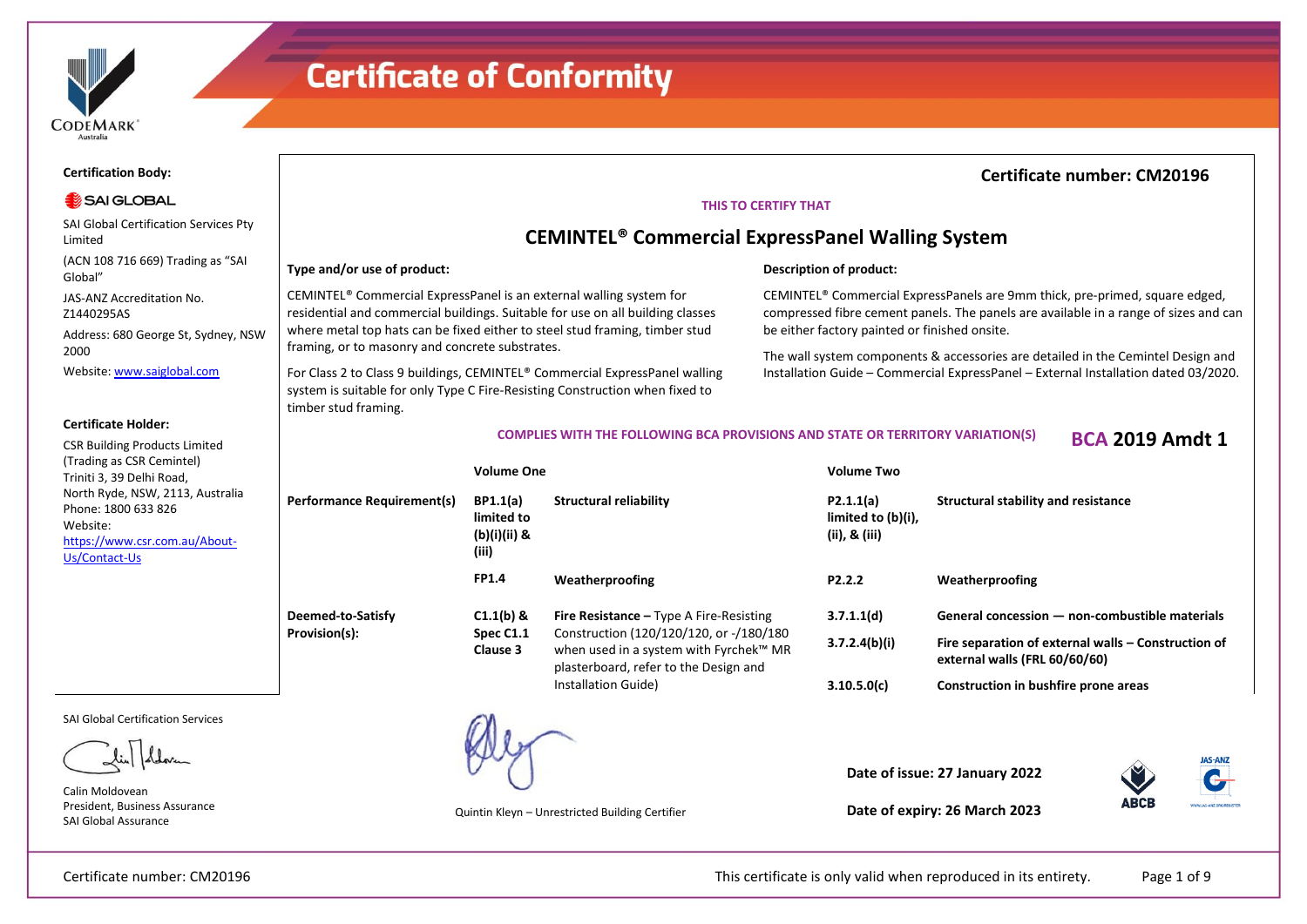

**C1.9(e)(iv)**

|                                            | <b>CI.JUUT</b>                              | defieral concession — ividentials deemed to<br>be non-combustible          |              |                                      |
|--------------------------------------------|---------------------------------------------|----------------------------------------------------------------------------|--------------|--------------------------------------|
|                                            | C1.10(a)(ii)<br>& Spec<br>C1.10<br>Clause 4 | Fire hazard properties – Wall and ceiling<br>linings                       |              |                                      |
|                                            | G5.1 &<br>G5.2                              | Construction in bushfire prone areas $-$ (up<br>to and including BAL 40)   |              |                                      |
| <b>State or territory</b><br>variation(s): | <b>NSW G5.2</b>                             | Construction in Bushfire Prone Areas -<br>Protection.                      | NSW 3.10.5.0 | Construction in bushfire prone areas |
|                                            | <b>OLD G5.1</b>                             | Construction in Bushfire Prone Areas -<br><b>Construction Requirements</b> | OLD 3.10.5.0 | Construction in bushfire prone areas |

#### **SUBJECT TO THE FOLLOWING LIMITATIONS AND CONDITIONS AND THE PRODUCT TECHNICAL DATA IN APPENDIX A AND EVALUATION STATEMENTS IN APPENDIX B**

#### **Limitations and conditions:**

#### **Building classification/s:**

1. CEMINTEL® Commercial ExpressPanel Walling System with Fyrchek™ MR Plasterboard can be used where the required Fire Resistance Levels (FRLs) does not exceed 120/120/120, or -/180/180 as specified in the NCC 2019.1 BCA Volume One specification C1.1. The installation must be in accordance with the relevant details contained within the System Engineering section of Cemintel Design and Installation Guide – Commercial ExpressPanel – External Installation dated 03/2020 for system No. CSR5874 (FRL 120/120/120) and system No. CSR5349 (120/120/120, or -/180/180). Volume 1 – Class 2 to Class 9 buildings Volume 2 – Class 1 and Class 10(a) buildings

**General concession — Materials deemed to** 

- 2. For Class 2 to Class 9 buildings, CEMINTEL® Commercial ExpressPanel Walling System is suitable for only Type C Fire-Resisting Construction when fixed to timber stud framing.
- 3. For type C Fire-Resisting Construction, CEMINTEL® Commercial ExpressPanel Walling System has not been assessed against the requirements of Specification C1.1 Clause 5.1(c) of a fire wall or an internal wall bounding a sole-occupancy unit or separating adjoining units.
- 4. CEMINTEL® Commercial ExpressPanel Walling System achieves a Group Number 1 and Smoke Growth Rate Index (SMOGRA<sub>RC</sub> 0.2 m<sup>2</sup>s<sup>2</sup>x1000) as determined in accordance with AS 5637.1:2015.
- 5. The following were the only wall wraps assessed against the requirements of C1.9(e)(vi) for sarking-type material:
	- a) Bradford Thermoseal™ Wall Wrap.
	- b) Enviroseal ProctorWrap Commercial Wall (CW).
	- c) Enviroseal ProctorWrap Residential Wall (RW).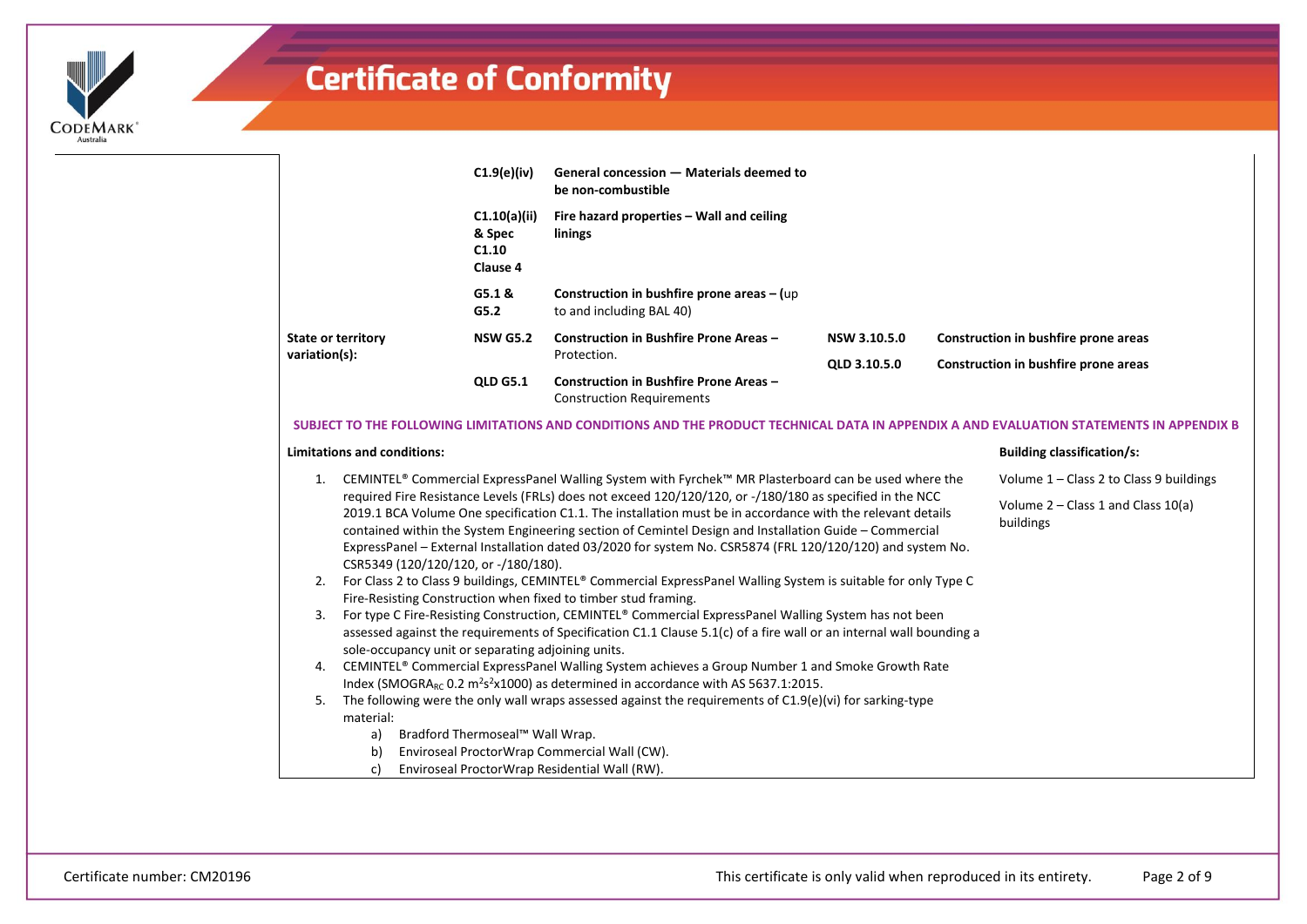

6. The following were the only insulations assessed against the requirements of C1.9(a) for non-combustible building elements:

- a) 75 Gold Batts R1.5 at 8.76 kg/m<sup>3</sup> density.
- b) 75 Gold Batts R2.0 at  $6.3 \text{kg/m}^3$  density.
- c) 90 Gold Batts R2.0 at 10.5kg/m<sup>3</sup> density.
- d) 90 Gold Batts R2.5 at  $21.2$ kg/m<sup>3</sup> density.
- e) 75 Acoustigard R1.7 at 11.0kg/m<sup>3</sup> density.
- f) 90 Acoustigard R2.2 at 14.0kg/m<sup>3</sup> density.
- g) 90 Acoustigard R2.5 at 20.0kg/m<sup>3</sup> density.
- 7. CEMINTEL® Commercial ExpressPanel Walling System shall be used for its intended purpose. For further information on limited applications of the product, refer to Cemintel Design and Installation Guide – Commercial ExpressPanel – External Installation dated 03/2020.
- 8. CEMINTEL® Commercial ExpressPanel Walling System has been tested for weatherproofing requirements and achieved serviceability limit state wind pressures up to ±2.5kPa water penetration for the cavity system using Cemintel rigid air barrier (typically 6mm thick fibre cement sheet). Construction details and fixing must follow the relevant details contained within the System Engineering section of Cemintel Design and Installation Guide – Commercial ExpressPanel – External Installation dated 03/2020.
- 9. CEMINTEL® Commercial ExpressPanel Walling System has been evaluated for use in all Australian wind zones up to and including N6 and Cyclonic C4 in accordance with AS 4055 and for ultimate wind pressures up to 7.0 kPa under AS 1170.2 including cyclonic zones when fixed to steel framing with Cemintel Rigid Air Barrier.
- 10. The CEMINTEL® Commercial ExpressPanel Walling System is not certified for either energy efficiency or acoustic performance.
- 11. Site environmental factors such as wind and corrosivity zones need to be considered to determine its suitability for a particular environment.
- 12. CEMINTEL® Commercial ExpressPanel Walling System is suitable for use on buildings constructed in accordance with AS 3959:2018 that have a Bushfire Fire Attack Level up to and including BAL 40.
- 13. All flashing including inter-storey junction must be metal flashing.

Scope of certification: The CodeMark Scheme is a building product certification scheme. The rules of the Scheme are available at the ABCB website www.abcb.gov.au. This Certificate of Conformity is to confirm that the relevant requirements of the Building Code of Australia (BCA) as claimed against have been met. The responsibility for the product performance and its fitness for the intended use remain with the certificate holder. The certification is not transferrable to a manufacturer not listed on Appendix A of this certificate.

**Disclaimer:** The Scheme Owner, Scheme Administrator and Scheme Accreditation Body do not make any representations, warranties or guarantees, and accept no legal liability whatsoever arising from or connected to, the accuracy, reliability, currency or completeness of any material contained within this certificate; and the Scheme Owner, Scheme Administrator and Scheme Accreditation Body disclaim to the extent permitted by law, all liability (including negligence) for claims of losses, expenses, damages and costs arising as a result of the use of the product(s) referred to in this certificate.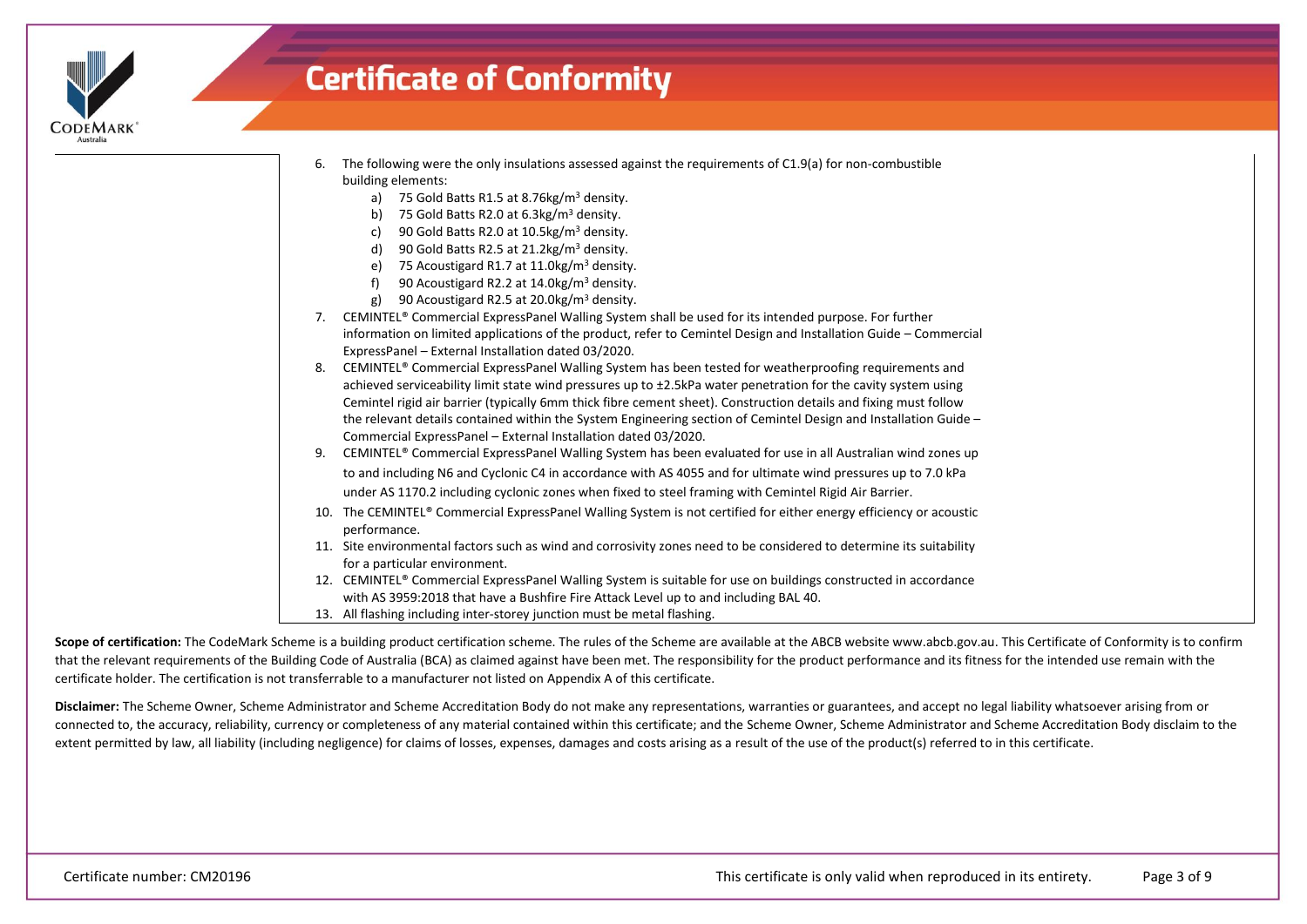**CODEMARK** Australia

#### **APPENDIX A – PRODUCT TECHNICAL DATA**

### **A1 Type and intended use of product**

Refer to Page 1 of this certificate.

#### **A2 Description of product**

Refer to Page 1 of this certificate and the below diagrams.

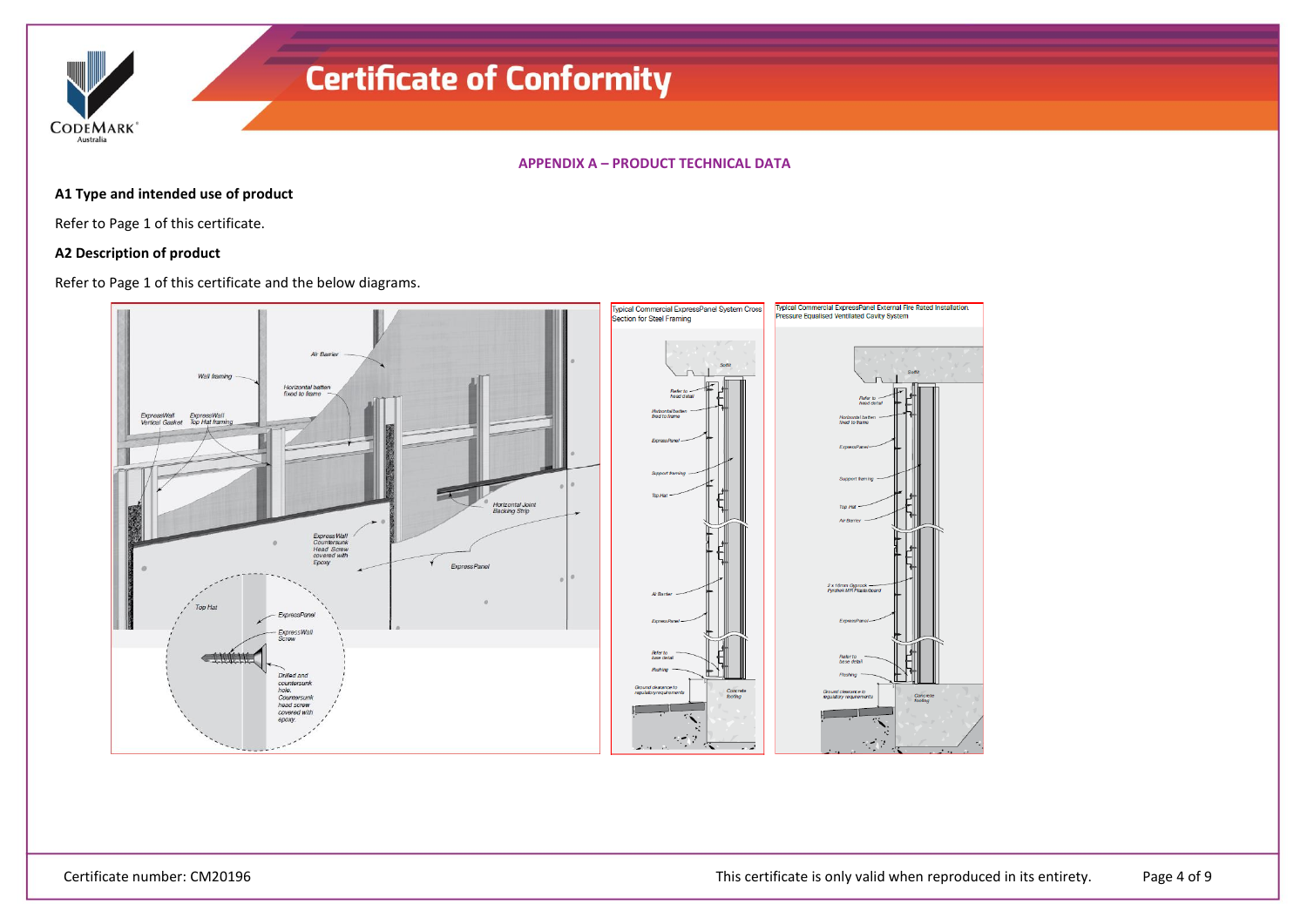

#### **A3 Product specification**

Below are some physical properties of fibre cement and system specifications.

| <b>Product Specifications</b> |                                   |                                          |                                    |  |
|-------------------------------|-----------------------------------|------------------------------------------|------------------------------------|--|
| <b>Property</b>               | <b>Specification</b>              | <b>Manufacturing</b><br><b>Tolerance</b> | <b>Relevant</b><br><b>Standard</b> |  |
| Panel Width                   | 900 and 1200mm                    | $+0/-2.0$ mm                             | AS 2908.2                          |  |
| Panel Length                  | 1800.2100.2400.2700<br>and 3000mm | $+0/-2.0$ mm                             | AS 2908.2                          |  |
| <b>Panel Thickness</b>        | 9 <sub>mm</sub>                   | $+0.45/ - 0mm$                           | AS 2908.2                          |  |
| Panel Weight (EMC)            | $17.8$ kg/m <sup>2</sup>          | ΝA                                       | AS 2908.2                          |  |

| <b>System Solutions</b>              |                                                                                                                                                                             |                                                              |
|--------------------------------------|-----------------------------------------------------------------------------------------------------------------------------------------------------------------------------|--------------------------------------------------------------|
| Fire Resistance Level (FRL)          | Up to 120/120/120, -/180/180 when used in a<br>system with Gyprock fire grade plasterboard                                                                                  | Refer to System Engineering section or<br>the "The Red Book™ |
| <b>Bushfire Construction</b>         | BAL 40 (Construction for Bushfire Attack<br>Level 40 for an external wall)                                                                                                  | AS 3959 - 8                                                  |
| Weatherproofing                      | Suitable for a serviceability wind pressure<br>of +2.50 kPa when installed as a pressure<br>equalised system.                                                               | AS 4284                                                      |
| Wind actions<br>(including Cyclonic) | Suitable for ultimate wind loads up to<br>7.0 kPa with Cemintel Rigid Air Barrier,<br>including cyclonic conditions, and up to<br>2.5 kPa with Enviroseal ProctorWrap CW-IT | AS 4040.3                                                    |

#### **A4 Manufacturer and manufacturing plant(s)**

#### **A5 Installation requirements**

Refer to Page 3 of this certificate and the following:

1. Cemintel Design and Installation Guide – Commercial ExpressPanel – External Installation dated 03/2020.

#### **A6 Other relevant technical data**

- Technical Datasheets for Bradford Thermoseal™ Wall Wrap, Enviroseal ProctorWrap (CW) Wall Wrap, and Enviroseal ProctorWrap (RW) Wall Wrap with nominal thickness <1.0mm for all three products.
- Technical Datasheet for Bradford Acoustigard partition rolls.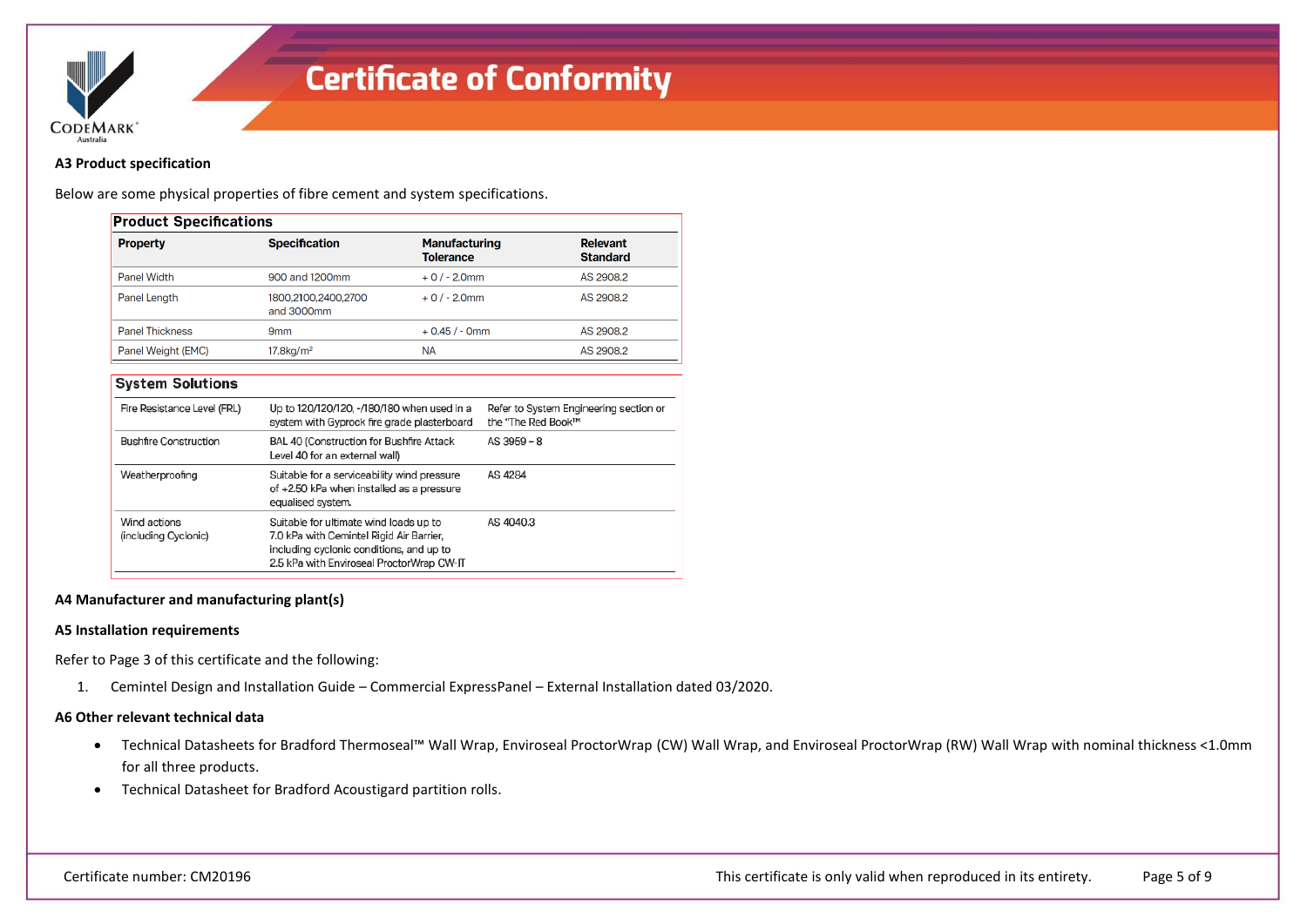

**APPENDIX B – EVALUATION STATEMENTS**

#### **B1 Evaluation methods**

The system has been assessed as complying with the identified Performance Requirements of the NCC 2019 amdt 1 BCA Volumes 1 and 2. This involved a review of product specifications, test reports, installation manuals, and associated documentation.

#### **1. Structural assessment:**

• Volumes 1 & 2 – A2.2(2) / A5.2(1)(d) & (e) – A report issued by an Accredited testing Laboratory – Cyclone Testing Station, James Cook University (NATA accreditation No. 14937) and a report from a professional engineer.

#### **2. Weatherproofing assessment:**

• Volumes 1 & 2 – A2.2(2) / A5.2(1)(d) & (e) – A report issued by an Accredited testing Laboratory – Ian Bennie and Associates (NATA accreditation No. 2371) and a report from an appropriately qualified person.

#### **3. Fire Resistance assessment:**

• Volumes 1 & 2 – A2.3(2) / A5.2(1)(d) – An assessment report issued by an Accredited testing Laboratory – BRANZ Ltd (IANZ accreditation No. 37).

#### **4. Non-Combustibility (General Concessions):**

#### **A. Sarking-type material**

- Volumes 1 & 2 A2.3(2) / A5.2(1)(d) A report issued by an Accredited testing Laboratory Insulation Research Laboratory (NATA accreditation No. 993).
- Volumes 1 & 2 A2.3(2) / A5.2(1)(d) A report issued by an Accredited testing Laboratory AWTA Product Testing (NATA accreditation No. 1356).

#### **B. Insulation material**

- Volumes 1 & 2 A2.3(2) / A5.2(1)(e) An assessment report from an appropriately qualified person CSIRO.
- Volumes 1 & 2 A2.2(2) / A5.2(1)(d) A report issued by an Accredited testing Laboratory Insulation Research Laboratory (NATA accreditation No. 993).

#### **5. Fire Hazard Properties assessment:**

- Volume 1 A2.3(2) / A5.2(1)(e) An assessment report from an appropriately qualified person Warrington Australia Pty Ltd.
- Volume 1 A2.3(2) / A5.2(1)(d) A report issued by an Accredited testing Laboratory Insulation Research Laboratory (NATA accreditation No. 993).
- Volume 1 A2.3(2) / A5.2(1)(d) A report issued by an Accredited testing Laboratory AWTA Product Testing (NATA accreditation No. 1356).

#### **6. Resistance to Bushfire Attack assessment:**

• Volumes 1 & 2 – A2.3(2) / A5.2(1)(f) – Another form of documentary evidence (assessment against specifications in referenced document – AS 3959:2018).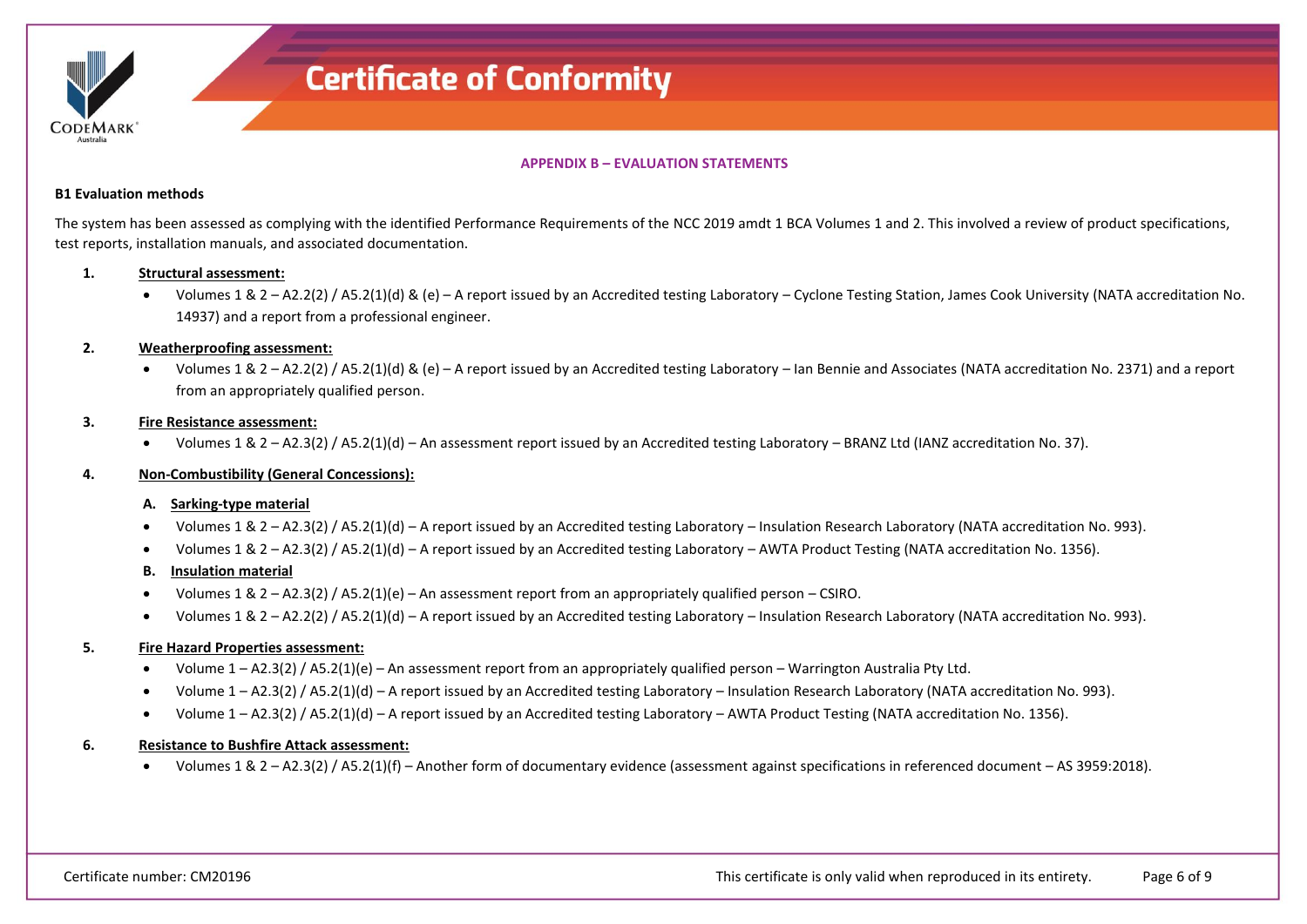

#### **B2 Reports**

| <b>Evaluation methods</b>               | <b>Related Supporting Evidence as listed below</b> |
|-----------------------------------------|----------------------------------------------------|
| <b>Structural Assessment</b>            | Numbers 1, 2, 3, 4, & 5                            |
| <b>Weatherproofing Assessment</b>       | Numbers 6 & 7                                      |
| Fire Resistance assessment              | Numbers 8 & 9                                      |
| Non-Combustibility (General Concession) | Numbers 10, 11, 12, 13, & 14                       |
| Fire Hazard Properties assessment       | Numbers 10, 11, 12, & 15                           |
| Resistance to Bushfire Construction     | Number 16                                          |
| assessment                              |                                                    |

#### **Structure**

**1. Test Report from a NATA accredited testing laboratory (Accreditation No: 14937) for Connection Testing Cyclic Simulated Wind Load Strength Testing and Assessment of the Cyclic Wind Load Capacity of CSR Cemintel Creative Façade System from James Cook University, Report No. TS1055 Revision A (dated: 26 April 2017).**

*This document contains the test results of a Cemintel Creative Façade (8mm & 9mm nominal thickness) sample for resistance to simulated cyclic wind load, carried out in accordance with AS 4040.3.*

**2. Test Report from a NATA accredited testing laboratory (Accreditation No: 14937) for Assessment of the Cyclonic Wind Load Capacity of CSR ExpressWall Façade System from James Cook University, Report No. TS584 (dated 4 August 2003).**

*This document contains the test results of a Cemintel Creative Façade (9mm nominal thickness) sample for resistance to simulated cyclic wind load, carried out in accordance with AS 4040.3. Reappraisal Test Report Summary from a NATA accredited testing laboratory (Accreditation No: 14937) for Assessment of the Cyclonic Wind Load Capacity of CSR Express Wall Façade System from James Cook University, Report No. TS584 (dated 31 December 2016). This document contains the re appraisal test results of a CSR ExpressWall Façade (9mm nominal thickness) sample for resistance to simulated cyclic wind load, carried out in accordance with AS 4040.3.*

### **3. Certification of CSR ExpressWall Façade System by David Beneke Consulting, Report 2013-28-LO-1001 Revision 9 (dated 28 June 2019).**

*This document certifies the maximum top hat spans and spacings of ExpressWall façade system (with either ExpressWall panels or Barestone pre-coated panels) in accordance with normal engineering practice and principals, test methods and the relevant Australian Standards.*

#### **4. Durability opinion of CSR ExpressWall Metal Components from Branz, Report No. DZ0073 (dated 20 September 2004).**

*This document contains the opinion of the likely resistance of the ExpressWall system components in relation to durability and Category 4 (Severe Marine) or less, for a minimum service life of 15 years.*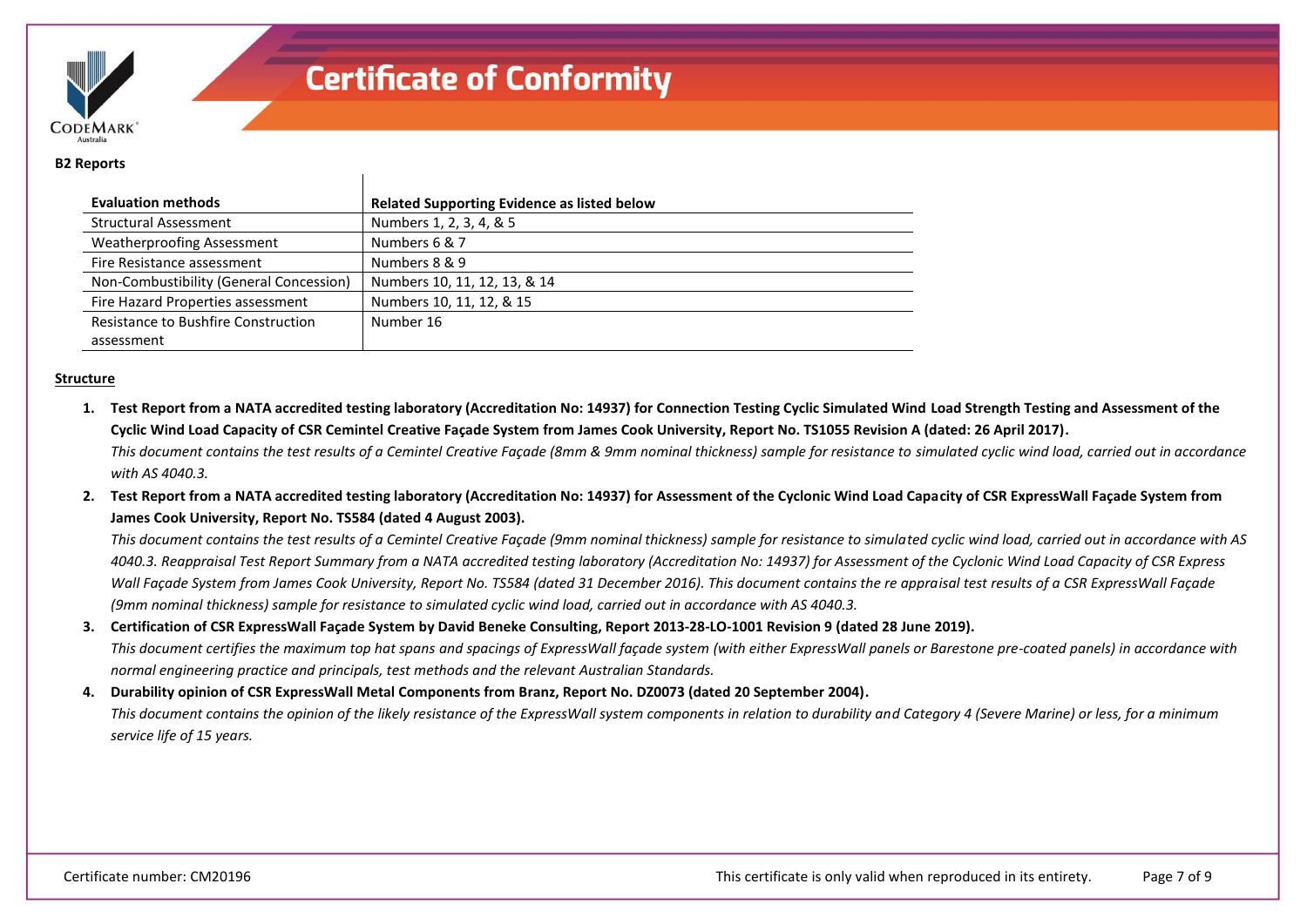

**5. Test Report for Simulated Wind Load Component Testing of Screws used in CSR ExpressWall Façade System from James Cook University, Report No. TS923 (dated 9 October 2013).**

*This report provides an assessment for the capacity of the screw connections used in the CSR ExpressWall Façade system by undertaking cyclic pull-out load testing on the exposed head screw connections between the fibre cement cladding and the supporting battens.*

#### **Weatherproofing**

**6. Test Report for Air Infiltration, Water Penetration and Structural ULS of Cemintel Creative Façade System, Report No. 2016-108-S1 (dated 24 February 2017 amended 28 March 2017).**

*This document contains the test results of the Cemintel Creative Façade System for Water Penetration, carried out in accordance with AS 4284:2008.*

**7. Report from AECOM consultancy advice pertaining to the Cemintel Creative Facade System (for various rain screen materials including Expresswall) (dated 07 June 2019).** *This advice confirms the compliance of this product with AS 4284:2008, based on the test results of Report No. 2016-108-S1, by Ian Bennie and Associates.*

#### **Fire Resistance**

- **8. Test Report for Fire Resistance of CSR Steel Framed Wall Systems from Branz, Report No. FAR 2357 Issue 12 (dated: 06 July 2017).** *This document contains the test results of the CSR steel framed system for resistance to fire, carried out in accordance with AS 1530.4:2014.*
- **9. Test Report for Fire Resistance of CSR Timber Framed Walls from Branz, Report No. FAR 2303 Issue 3 (dated: 24 December 2015).** *This document contains the test results of the CSR timber framed system for resistance to fire, carried out in accordance with AS 1530.4:1997.*

#### **Non-Combustibility (General Concession)**

- **A. Sarking-type material**
	- **10. Test Report for Flammability Index of Bradford Thermoseal™ Wall Wrap from Insulation Research Laboratory, Report No. NR-17201 (dated: 1 May 2017).** *The report provides the results to testing to AS1530.2:1993 and returns a result of Flammability index 1 for the Bradford Thermoseal wall wrap.*
	- **11. Test Report for Flammability Index of Enviroseal ProctorWrap (CW) Wall Wrap from AWTA, test No. 16-006359 (dated: 12 December 2016).** *The report provides the results to testing of Proctorwrap commercial wall (CW) for AS1530.2:1993 and returns a result of flammability index of 1.*
	- **12. Test Report for Flammability Index of Enviroseal ProctorWrap (RW) Wall Wrap from AWTA, test No. 17-000553 (dated: 17 February 2017).** *The report provides the results to testing of Proctorwrap residential wall (RW) for AS1530.2:1993 and returns a result of flammability index of 1.*